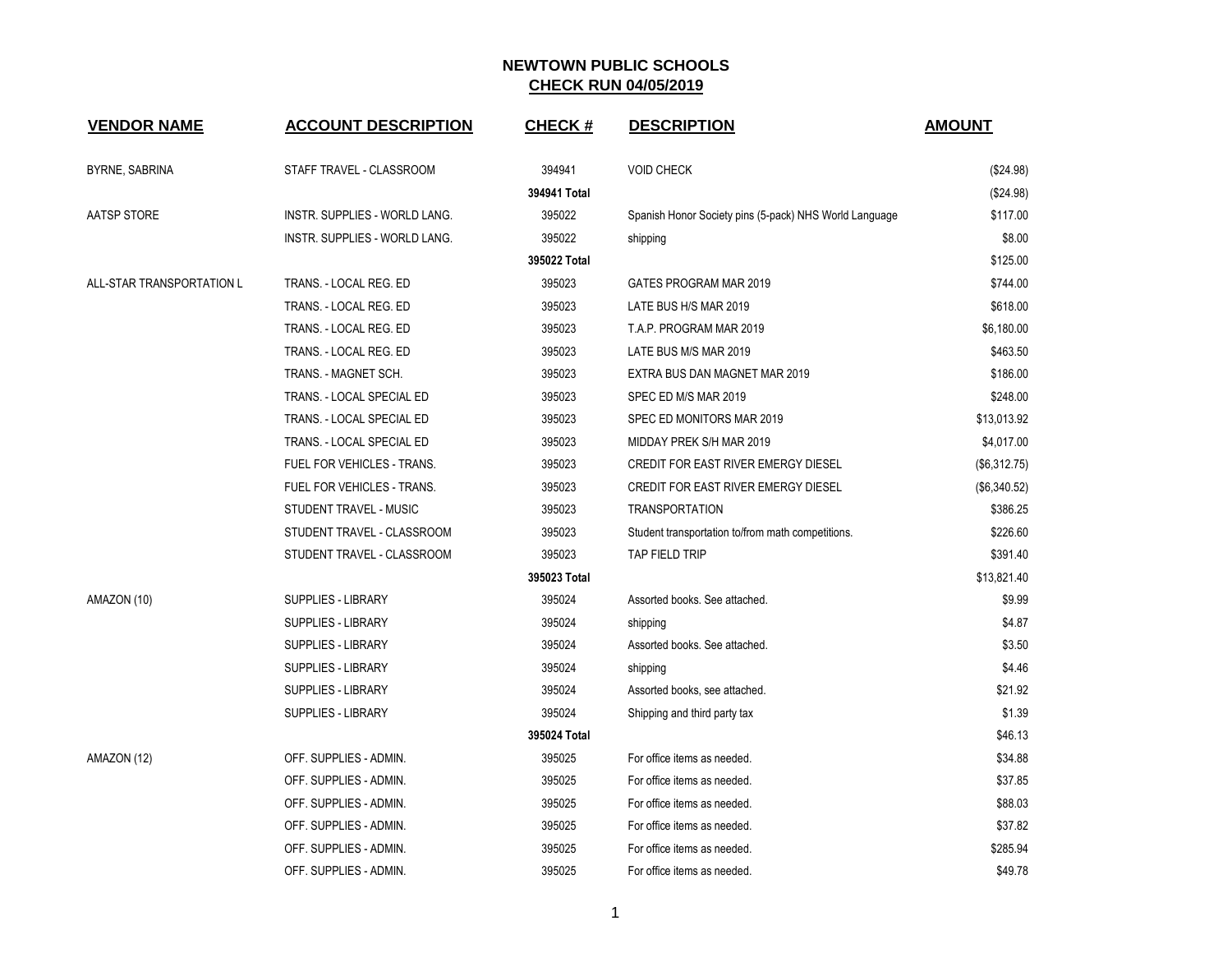| <b>VENDOR NAME</b> | <b>ACCOUNT DESCRIPTION</b>        | <b>CHECK#</b> | <b>DESCRIPTION</b>                                   | <b>AMOUNT</b> |
|--------------------|-----------------------------------|---------------|------------------------------------------------------|---------------|
| AMAZON (12)        | INSTR. SUPPLIES - TECH. ED        | 395025        | Assorted items for Tech Ed Classes, Wooden plaques   | \$28.90       |
|                    | INSTR. SUPPLIES - TECH. ED        | 395025        | Assorted items for Tech Ed Classes, Wooden plaques   | \$628.03      |
|                    | INSTR. SUPPLIES - GUIDANCE        | 395025        | Privacy Screens, paper and other ITEMS office.       | \$111.38      |
|                    | INSTR. SUPPLIES - GUIDANCE        | 395025        | Privacy Screens, paper and other ITEMS office.       | \$95.00       |
|                    | <b>INSTR. SUPPLIES - GUIDANCE</b> | 395025        | Ship charge                                          | \$3.99        |
|                    | INSTR. SUPPLIES - GUIDANCE        | 395025        | Privacy Screens, paper and other ITEMS office.       | \$244.48      |
|                    | <b>TEXTBOOKS - ENGLISH</b>        | 395025        | Assorted book titles for ELA classes                 | \$31.02       |
|                    | <b>TEXTBOOKS - ENGLISH</b>        | 395025        | Assorted book titles for ELA classes,                | \$64.80       |
|                    | <b>TEXTBOOKS - ENGLISH</b>        | 395025        | Assorted book titles for ELA classes                 | \$224.45      |
|                    | INSTR. SUPPLIES - P.E.            | 395025        | assorted items for use in Physical Education classes | \$255.00      |
|                    |                                   | 395025 Total  |                                                      | \$2,221.35    |
| AMAZON (14)        | <b>TEXTBOOKS - READING</b>        | 395026        | Various replacement novels                           | \$62.10       |
|                    | OFF. SUPPLIES - ADMIN.            | 395026        | <b>Boxed Sympathy Cards</b>                          | \$13.90       |
|                    | OFF. SUPPLIES - ADMIN.            | 395026        | Duracell AAA batteries                               | \$23.56       |
|                    | OFF. SUPPLIES - ADMIN.            | 395026        | <b>Duracell AAA Batteries</b>                        | \$35.80       |
|                    | OFF. SUPPLIES - ADMIN.            | 395026        | PRINCIPLES OF ACTON BOOK                             | \$33.94       |
|                    |                                   | 395026 Total  |                                                      | \$169.30      |
| AMAZON (17)        | INSTR. SUPPLIES - SP. ED. PREK-8  | 395027        | OPEN PO EDUCATIONAL SUPPLIES                         | \$54.23       |
|                    | <b>SUPPLIES - LIBRARY</b>         | 395027        | Jonti-Craft 8 section book organizer, 5369J          | \$441.34      |
|                    | <b>TEXTBOOKS - CLASSROOM</b>      | 395027        | Classroom library books, see attached                | \$111.36      |
|                    | INSTR. SUPPLIES - CLASSROOM       | 395027        | See attached, books, supplies,                       | \$123.54      |
|                    |                                   | 395027 Total  |                                                      | \$730.47      |
| AMAZON (9)         | INSTR. SUPPLIES - CLASSROOM       | 395028        | <b>TECH CLUB</b>                                     | \$16.30       |
|                    | INSTR. SUPPLIES - CLASSROOM       | 395028        | <b>CULINARY</b>                                      | \$279.47      |
|                    | INSTR. SUPPLIES - CLASSROOM       | 395028        | <b>YEARBOOK</b>                                      | \$11.64       |
|                    | INSTR. SUPPLIES - CLASSROOM       | 395028        | <b>TECH CLUB</b>                                     | \$17.39       |
|                    | INSTR. SUPPLIES - CLASSROOM       | 395028        | <b>COLLEGE FAIR</b>                                  | \$142.56      |
|                    | INSTR. SUPPLIES - CLASSROOM       | 395028        | <b>GRAPHICS</b>                                      | \$293.28      |
|                    | INSTR. SUPPLIES - CLASSROOM       | 395028        | <b>ENGLISH ACTIVITY</b>                              | \$229.45      |
|                    | INSTR. SUPPLIES - CLASSROOM       | 395028        | <b>CULINARY</b>                                      | \$69.86       |
|                    | INSTR. SUPPLIES - CLASSROOM       | 395028        | UNIFIED ARTS                                         | \$21.31       |
|                    | INSTR. SUPPLIES - CLASSROOM       | 395028        | <b>CULINARY</b>                                      | \$51.67       |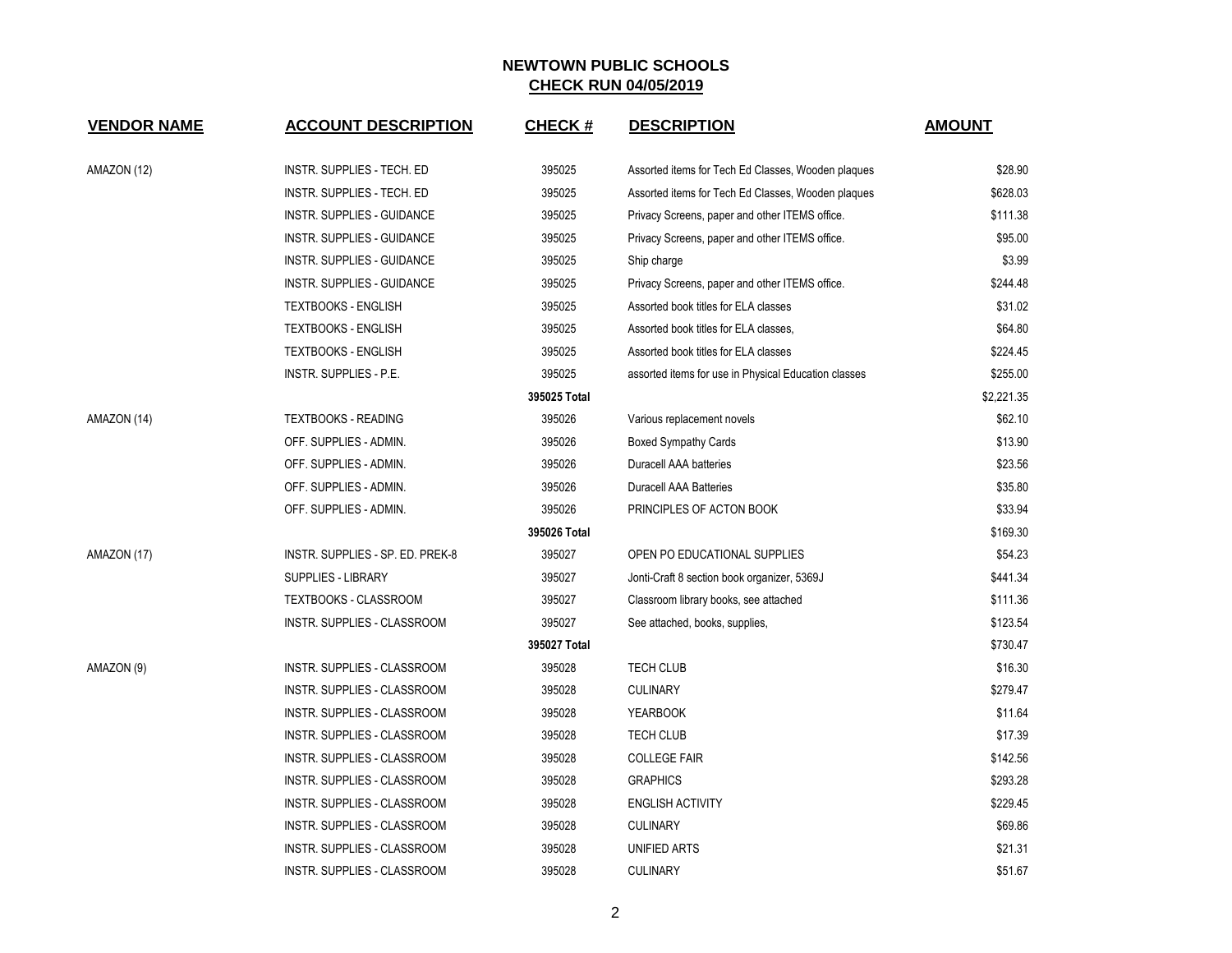| <b>VENDOR NAME</b> | <b>ACCOUNT DESCRIPTION</b>      | <b>CHECK#</b> | <b>DESCRIPTION</b>                                        | <b>AMOUNT</b> |  |
|--------------------|---------------------------------|---------------|-----------------------------------------------------------|---------------|--|
| AMAZON (9)         | INSTR. SUPPLIES - CLASSROOM     | 395028        | <b>GRAPHICS</b>                                           | \$5.29        |  |
|                    | INSTR. SUPPLIES - CLASSROOM     | 395028        | <b>COLLEGE FAIR</b>                                       | \$35.68       |  |
|                    | INSTR. SUPPLIES - CLASSROOM     | 395028        | <b>GRAPHICS</b>                                           | \$58.97       |  |
|                    | INSTR. SUPPLIES - CLASSROOM     | 395028        | <b>GRAPHICS</b>                                           | \$18.00       |  |
|                    | INSTR. SUPPLIES - CLASSROOM     | 395028        | <b>GRAPHICS</b>                                           | \$57.00       |  |
|                    | INSTR. SUPPLIES - CLASSROOM     | 395028        | UNIFIED ARTS                                              | \$63.22       |  |
|                    | INSTR. SUPPLIES - SPORTS        | 395028        | StepNGrip Sticky Mat/Pad Replacement Sheets               | \$34.95       |  |
|                    | OFF. SUPPLIES - ADMIN.          | 395028        | <b>SUPPLIES</b>                                           | \$179.80      |  |
|                    | OFF. SUPPLIES - ADMIN.          | 395028        | <b>SUPPLIES</b>                                           | \$6.99        |  |
|                    | INSTR. SUPPLIES - SOC. STUDIES  | 395028        | SS Dept. supplies: Teacher stamp kit, Post                | \$9.98        |  |
|                    | TEXTBOOKS - SOC. STUDIES        | 395028        | (26 copies) United States History 2010 Modern American    | \$306.00      |  |
|                    | <b>TEXTBOOKS - SOC. STUDIES</b> | 395028        | Shipping.                                                 | \$76.50       |  |
|                    | <b>TEXTBOOKS - SOC. STUDIES</b> | 395028        | (26 copies) United States History 2010 Modern American    | \$74.07       |  |
|                    | <b>TEXTBOOKS - SOC. STUDIES</b> | 395028        | Shipping.                                                 | \$3.99        |  |
|                    | INSTR. SUPPLIES - GUIDANCE      | 395028        | COUNSELOR WORKSHOP SUPPLIES                               | \$105.70      |  |
|                    | INSTR. SUPPLIES - GUIDANCE      | 395028        | COUNSELOR WORKSHOP SUPPLIES                               | \$3.09        |  |
|                    | CONTRACTED SERV. - C.W.E.       | 395028        | Seed Needs Milkweed Seed Collection                       | \$38.51       |  |
|                    | CONTRACTED SERV. - C.W.E.       | 395028        | Seed Needs Milkweed Seed Collection                       | \$59.84       |  |
|                    | INSTR. SUPPLIES - TECH ED.      | 395028        | FABRIC, MINI JUNGLE ANIMALS, LOCTICE SPRAY ADHESIV        | \$329.88      |  |
|                    | INSTR. SUPPLIES - TECH ED.      | 395028        | FABRIC, MINI JUNGLE ANIMALS, LOCTICE SPRAY ADHESIV        | \$576.96      |  |
|                    | INSTR. SUPPLIES - TECH ED.      | 395028        | FABRIC, MINI JUNGLE ANIMALS, LOCTICE SPRAY ADHESIV        | \$27.27       |  |
|                    | INSTR. SUPPLIES - TECH ED.      | 395028        | FABRIC, MINI JUNGLE ANIMALS, LOCTICE SPRAY ADHESIV        | \$286.42      |  |
|                    | CONTRACTED SERV. - C.W.E.       | 395028        | Wild root Organic Mycorrhizal Fungi (16 Species) Endo     | \$26.50       |  |
|                    | CONTRACTED SERV. - C.W.E.       | 395028        | Wild root Organic Mycorrhizal Fungi (16 Species) Endo     | \$7.24        |  |
|                    | CONTRACTED SERV. - C.W.E.       | 395028        | Wild root Organic Mycorrhizal Fungi (16 Species) Endo     | \$6.95        |  |
|                    | INSTR. SUPPLIES - TECH ED.      | 395028        | School Smart Butcher Kraft Paper Roll, 50 lb.,            | \$186.98      |  |
|                    | INSTR. SUPPLIES - TECH ED.      | 395028        | School Smart Butcher Kraft Paper Roll, 50 lb.,            | \$21.98       |  |
|                    | INSTR. SUPPLIES - TECH ED.      | 395028        | School Smart Butcher Kraft Paper Roll, 50 lb.,            | \$142.14      |  |
|                    | INSTR. SUPPLIES - TECH ED.      | 395028        | School Smart Butcher Kraft Paper Roll, 50 lb.,            | \$56.99       |  |
|                    | INSTR. SUPPLIES - SCIENCE       | 395028        | COOP Hydro Volleyball, Colors May Vary. Aqua Jogger       | \$159.92      |  |
|                    | INSTR. SUPPLIES - TECH ED.      | 395028        | D-Link 28-Port Fast Ethernet Web Smart PoE+ Switch        | \$114.54      |  |
|                    | INSTR. SUPPLIES - MATH          | 395028        | Math Dept. supplies: (7) Classroom pocket/cell organizers | \$35.96       |  |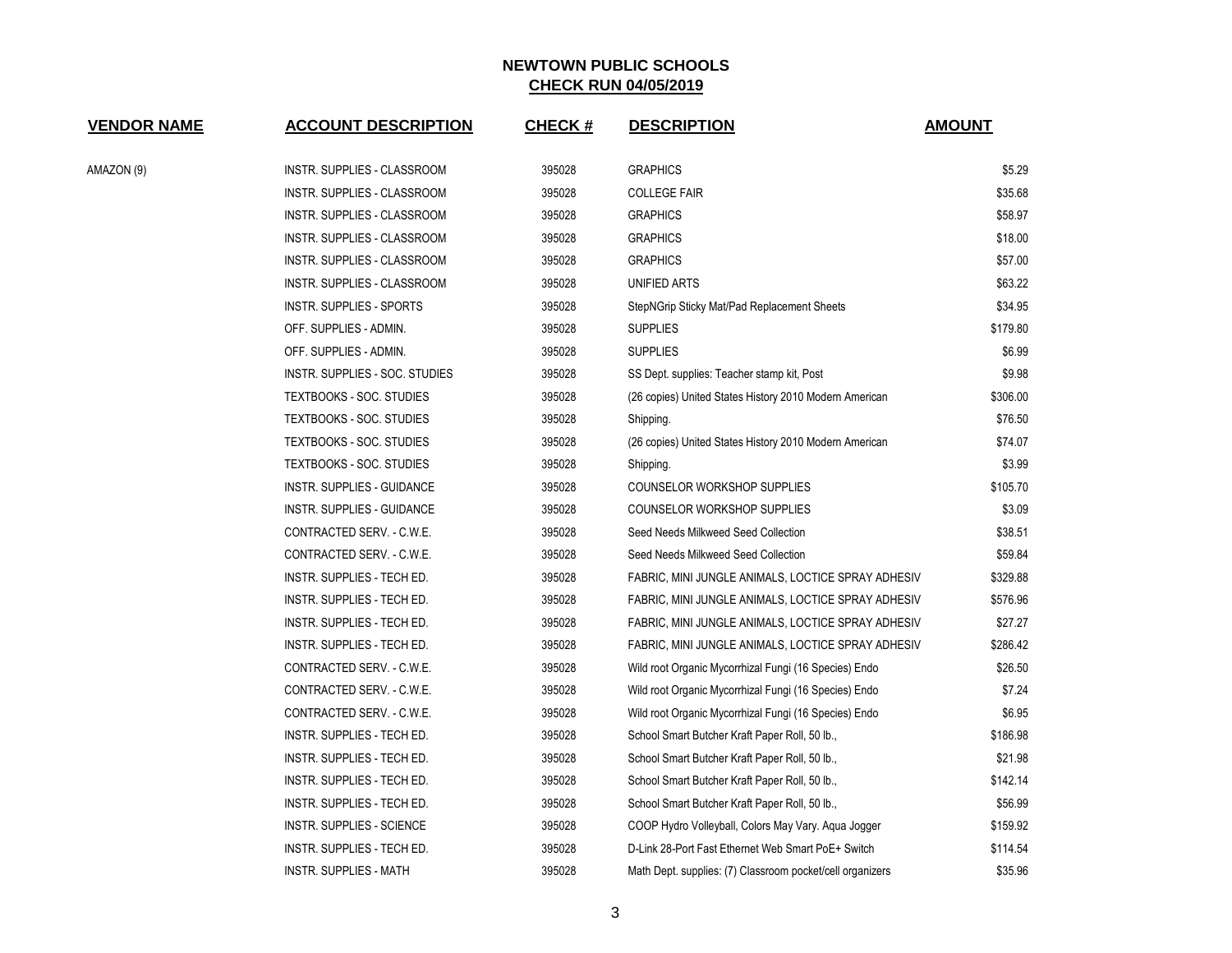| <b>VENDOR NAME</b>               | <b>ACCOUNT DESCRIPTION</b>       | <b>CHECK#</b> | <b>DESCRIPTION</b>                                                | <b>AMOUNT</b> |
|----------------------------------|----------------------------------|---------------|-------------------------------------------------------------------|---------------|
| AMAZON (9)                       | <b>INSTR. SUPPLIES - MATH</b>    | 395028        | Math Dept. supplies: (7) Classroom pocket/cell organizers         | \$355.60      |
|                                  | <b>INSTR. SUPPLIES - MATH</b>    | 395028        | Math Dept. supplies: (7) Classroom pocket/cell organizers         | \$139.82      |
|                                  | <b>INSTR. SUPPLIES - SCIENCE</b> | 395028        | Anatomy cross section cutout, candles                             | \$51.00       |
|                                  | INSTR. SUPPLIES - SCIENCE        | 395028        | Anatomy cross section cutout, candles                             | \$47.99       |
|                                  | INSTR. SUPPLIES - SOC. STUDIES   | 395028        | (3) Instructional classroom podiums, AA batteries,                | \$236.52      |
|                                  | <b>INSTR. SUPPLIES - MATH</b>    | 395028        | (15 copies) Secrets of Mental Math (awards gifts), (1) wrapping p | \$208.37      |
|                                  | <b>INSTR. SUPPLIES - ART</b>     | 395028        | <b>CLASSIC MARKER SET</b>                                         | \$86.83       |
|                                  | INSTR. SUPPLIES - MATH           | 395028        | (36-count) assorted pens, (2 boxes) mechanical pencils            | \$71.46       |
|                                  | <b>TEXTBOOKS - SCIENCE</b>       | 395028        | <b>Atlantis Relief Globe</b>                                      | \$93.70       |
|                                  |                                  | 395028 Total  |                                                                   | \$5,541.53    |
| AMERICAN CLASSICAL LEAGUE        | INSTR. SUPPLIES - WORLD LANG.    | 395029        | Pins for the World Language National Honor Society                | \$31.50       |
|                                  | INSTR. SUPPLIES - WORLD LANG.    | 395029        | Shipping fee.                                                     | \$2.75        |
|                                  |                                  | 395029 Total  |                                                                   | \$34.25       |
| AMERICAN MATHEMATICS COMP        | <b>INSTR. SUPPLIES - MATH</b>    | 395030        | AMC 10 exam bundle A (10/bundle).                                 | \$175.00      |
|                                  | <b>INSTR. SUPPLIES - MATH</b>    | 395030        | AMC 12 exam bundle A (10/bundle).                                 | \$175.00      |
|                                  | INSTR. SUPPLIES - MATH           | 395030        | American Mathematics Competitions registration fee.               | \$49.00       |
|                                  | <b>INSTR. SUPPLIES - MATH</b>    | 395030        | Shipping fee.                                                     | \$7.00        |
|                                  |                                  | 395030 Total  |                                                                   | \$406.00      |
| AMERICAN RED CROSS               | STAFF TRAIN. - HEALTH ADMIN.     | 395031        | CPR/FIRST AID TRAING 2018/19                                      | \$225.60      |
|                                  |                                  | 395031 Total  |                                                                   | \$225.60      |
| <b>AQUARION WATER COMPANY OF</b> | WATER - H.                       | 395032        | WATER 200332183 31 THOU GAL                                       | \$382.73      |
|                                  | WATER - S.H.                     | 395032        | WATER 200391787 34 THOU GAL                                       | \$531.46      |
|                                  | WATER - S.H.                     | 395032        | <b>WATER 200389638 FIRE LINE</b>                                  | \$182.21      |
|                                  | WATER - M.G.                     | 395032        | WATER 200331002 48 THOU GAL                                       | \$485.02      |
|                                  | WATER - M.G.                     | 395032        | <b>WATER 200330675 FIRE LINE</b>                                  | \$182.21      |
|                                  | WATER - M.S.                     | 395032        | WATER 200330637 63 THOU GAL                                       | \$575.28      |
|                                  | WATER - H.S.                     | 395032        | WATER 200328870 225 THOU GAL                                      | \$1,556.83    |
|                                  | WATER - H.S.                     | 395032        | <b>WATER 200327318 FIRE LINE</b>                                  | \$182.21      |
|                                  | WATER - H.S.                     | 395032        | WATER 200328345 IRRIGATION                                        | \$202.97      |
|                                  | WATER - H.S.                     | 395032        | WATER 200331205 HOT DOG STAND                                     | \$34.00       |
|                                  |                                  | 395032 Total  |                                                                   | \$4,314.92    |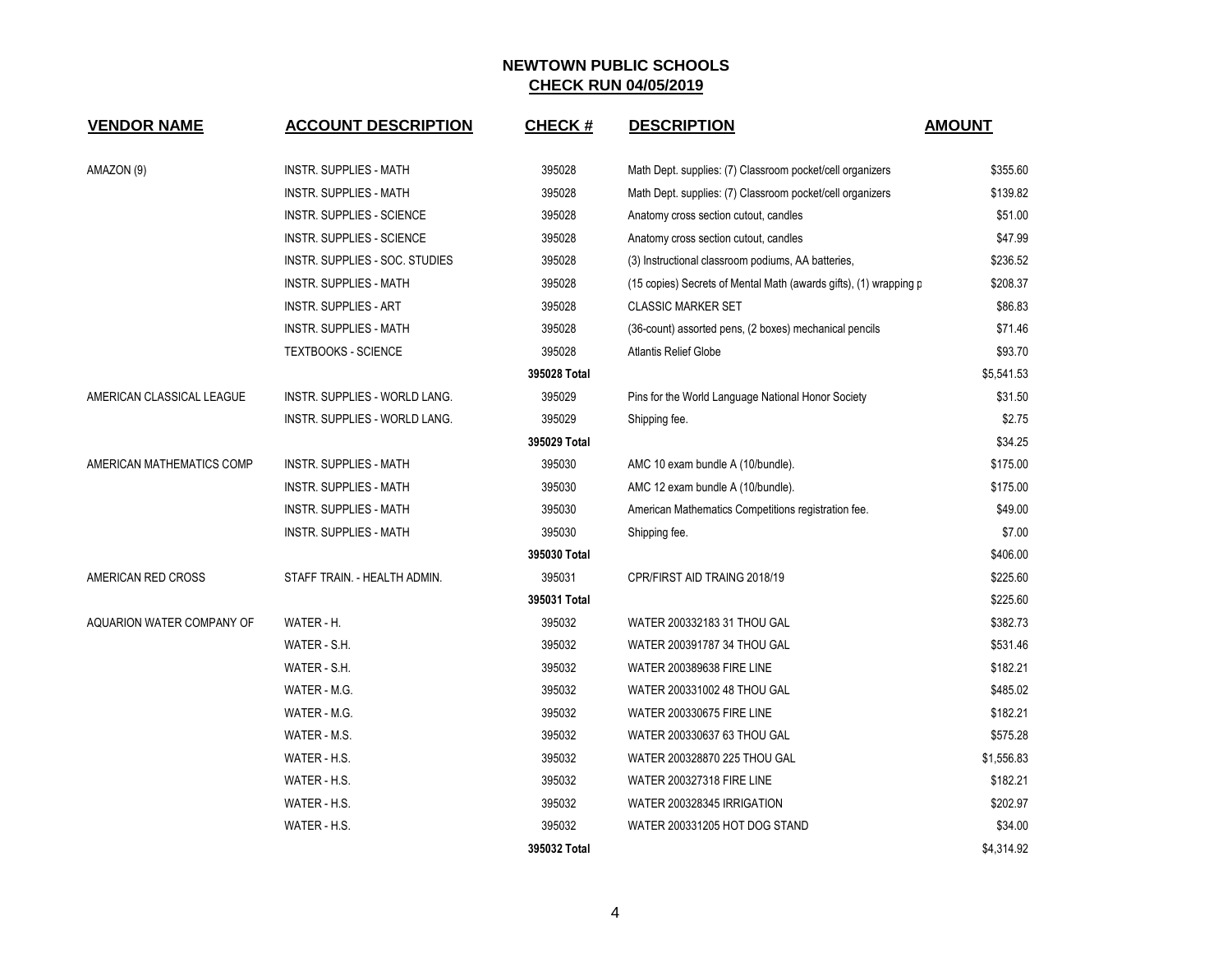| <b>VENDOR NAME</b>         | <b>ACCOUNT DESCRIPTION</b>      | <b>CHECK#</b> | <b>DESCRIPTION</b>                                      | <b>AMOUNT</b> |
|----------------------------|---------------------------------|---------------|---------------------------------------------------------|---------------|
| <b>ARC SPORTS</b>          | <b>INSTR. SUPPLIES - SPORTS</b> | 395033        | Ref.Inv#011419 Spring Sports Equipment LAX / Baseball   | \$4,109.24    |
|                            | <b>INSTR. SUPPLIES - SPORTS</b> | 395033        | Ref.Inv# 031219 - 8 Cases of Wilson Tennis Balls        | \$512.00      |
|                            |                                 | 395033 Total  |                                                         | \$4,621.24    |
| <b>AT&amp;T MOBILITY</b>   | <b>TELEPHONE &amp; CABLE</b>    | 395034        | AT&T MOBILE PHONE SERV 2018/19                          | \$6.00        |
|                            |                                 | 395034 Total  |                                                         | \$6.00        |
| <b>B&amp;H PHOTO-VIDEO</b> | INSTR. SUPPLIES - COMPUTER ED.  | 395035        | Epson ELPLP87 Replacement Lamp                          | \$62.39       |
|                            |                                 | 395035 Total  |                                                         | \$62.39       |
| BEST ROUND GOLF CAR REPAI  | <b>REPAIRS - SPORTS</b>         | 395036        | Replacement Batteries/Windshield for Golf Card          | \$1,245.00    |
|                            |                                 | 395036 Total  |                                                         | \$1,245.00    |
| <b>BLICK ART MATERIALS</b> | <b>INSTR. SUPPLIES - ART</b>    | 395037        | PAPER CLAY- CRAYOLA- GLUE-FRAMES- SEE CART              | \$915.32      |
|                            | <b>INSTR. SUPPLIES - ART</b>    | 395037        | PAPER CLAY- CRAYOLA- GLUE-FRAMES- SEE CART              | \$362.81      |
|                            | <b>INSTR. SUPPLIES - ART</b>    | 395037        | See attached order, scratch knives, paper, watercolor   | \$604.93      |
|                            |                                 | 395037 Total  |                                                         | \$1,883.06    |
| <b>BOOKSOURCE THE</b>      | TEXTBOOKS - CLASSROOM           | 395038        | Books for Kindergarten registration. Read to Your Bunny | \$209.30      |
|                            | TEXTBOOKS - CLASSROOM           | 395038        | Classroom library books-see attached order              | \$107.38      |
|                            | <b>TEXTBOOKS - CLASSROOM</b>    | 395038        | Classroom library books, see attached                   | \$104.74      |
|                            | <b>TEXTBOOKS - CLASSROOM</b>    | 395038        | See attached, classroom library books                   | \$102.83      |
|                            | TEXTBOOKS - CLASSROOM           | 395038        | Classroom Library books, see attached                   | \$105.47      |
|                            |                                 | 395038 Total  |                                                         | \$629.72      |
| BYRNE, SABRINA             | STAFF TRAVEL - CLASSROOM        | 395039        | <b>TRAVEL CSCU</b>                                      | \$13.92       |
|                            | STAFF TRAVEL - CLASSROOM        | 395039        | TRAVEL SPORTS SYMPOSIUM                                 | \$69.95       |
|                            |                                 | 395039 Total  |                                                         | \$83.87       |
| <b>CES</b>                 | EQUIPMENT - SP/HEAR.            | 395040        | TECH EVAL DISTRICT STUDENTS                             | \$334.00      |
|                            |                                 | 395040 Total  |                                                         | \$334.00      |
| CHARTER COMMUNICATION      | <b>TELEPHONE &amp; CABLE</b>    | 395041        | SERV 2018/193,153.60 PER MONTH                          | \$3,193.55    |
|                            |                                 | 395041 Total  |                                                         | \$3,193.55    |
| CHILDREN'S PLUS INC.       | SUPPLIES - LIBRARY              | 395042        | FUNDS FOR NUTMEG CHILDREN'S BOOK AWARD NOMINEL          | \$764.02      |
|                            | <b>SUPPLIES - LIBRARY</b>       | 395042        | FUNDS FOR NUTMEG CHILDREN'S BOOK AWARD NOMINEI          | \$495.48      |
|                            |                                 | 395042 Total  |                                                         | \$1,259.50    |
| <b>COACH TOURS LTD</b>     | CONTRACTED SERV. - SOC. STUDIES | 395043        | for bus transportation to the Museum of Jewish Heritage | \$502.00      |
|                            |                                 | 395043 Total  |                                                         | \$502.00      |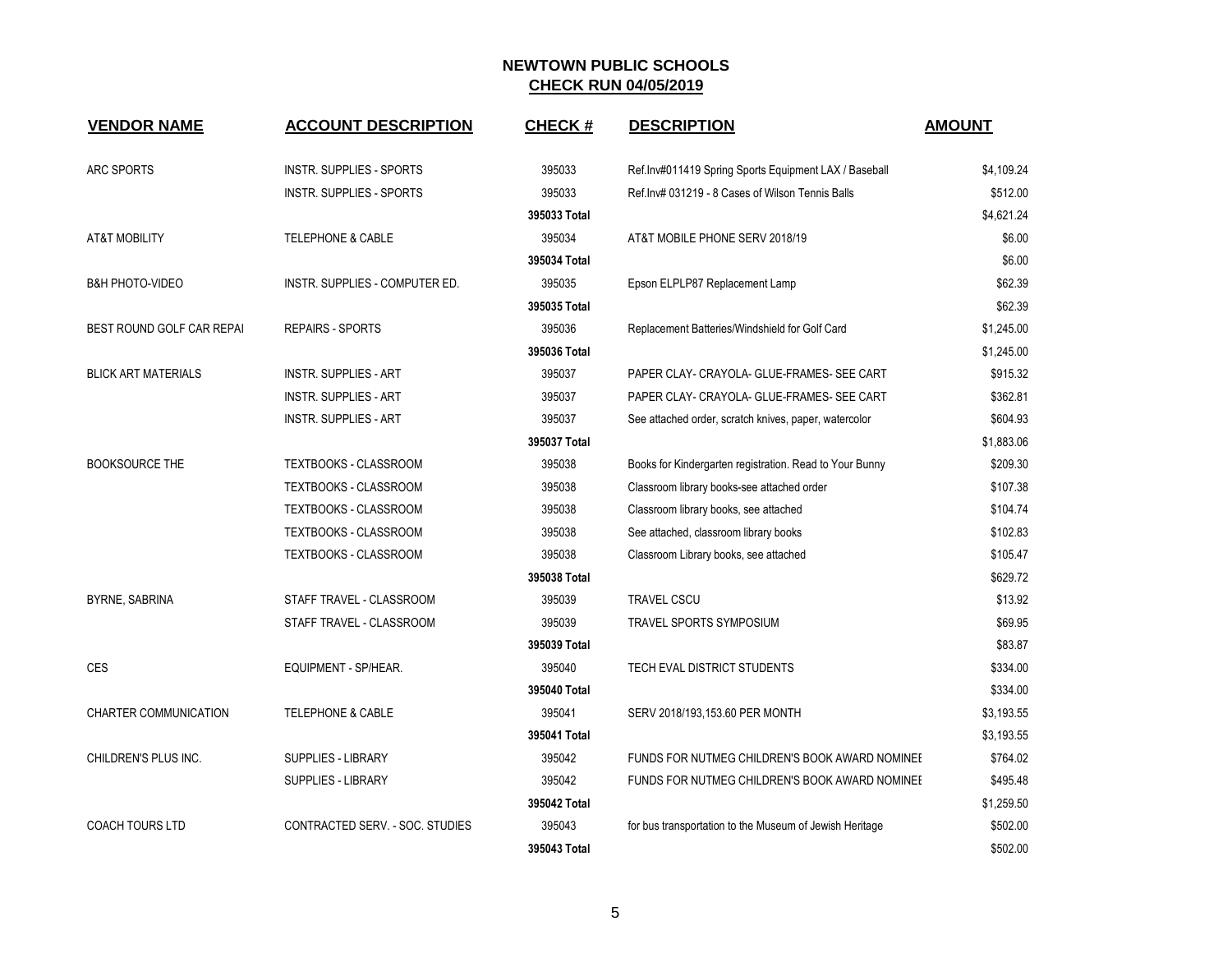| <b>VENDOR NAME</b>             | <b>ACCOUNT DESCRIPTION</b>           | <b>CHECK#</b> | <b>DESCRIPTION</b>                                  | <b>AMOUNT</b> |
|--------------------------------|--------------------------------------|---------------|-----------------------------------------------------|---------------|
| CONNEC-TO-TALK                 | PROF. SERV. - PSYCH/MED. EVAL.       | 395044        | PROF. SERV. - PSYCH/MED. EVAL.                      | \$1,160.00    |
|                                | PROF. SERV. - PSYCH/MED. EVAL.       | 395044        | PROF. SERV. - PSYCH/MED. EVAL.                      | \$280.00      |
|                                | PROF. SERV. - PSYCH/MED. EVAL.       | 395044        | PROF. SERV. - PSYCH/MED. EVAL.                      | \$2,240.00    |
|                                |                                      | 395044 Total  |                                                     | \$3,680.00    |
| CONNECTICUT PEST ELIMINATE     | <b>B&amp;G CONTRACTED SERV.</b>      | 395045        | MONTHLY PEST CONTROL - ALL SCHOOLS (2018-2019) \$90 | \$900.00      |
|                                |                                      | 395045 Total  |                                                     | \$900.00      |
| DANDY DISTRIBUTES INC.         | INSTR. SUPPLIES - LIFE MAN./CULINARY | 395046        | FOOD SUPPLIES AND LAB SUPPLIES                      | \$296.24      |
|                                | INSTR. SUPPLIES - LIFE MAN./CULINARY | 395046        | FOOD SUPPLIES AND LAB SUPPLIES                      | \$655.36      |
|                                | INSTR. SUPPLIES - LIFE MAN./CULINARY | 395046        | FOOD SUPPLIES AND LAB SUPPLIES                      | \$594.04      |
|                                | INSTR. SUPPLIES - LIFE MAN./CULINARY | 395046        | FOOD SUPPLIES AND LAB SUPPLIES                      | \$629.55      |
|                                |                                      | 395046 Total  |                                                     | \$2,175.19    |
| <b>DCS PROMOTIONS LLC</b>      | CONTRACTED SERV. - SPORTS            | 395047        | PRO CAP PO 96640                                    | \$189.00      |
|                                |                                      | 395047 Total  |                                                     | \$189.00      |
| DEMCO INC.                     | <b>REPAIRS - LIBRARY</b>             | 395048        | po#96882 Repair book tape for RIS LMC.              | \$97.16       |
|                                | SUPPLIES - LIBRARY                   | 395048        | po#96882 Book covers for Reed LMC                   | \$191.58      |
|                                | <b>SUPPLIES - LIBRARY</b>            | 395048        | Assorted library supplies. No shipping              | \$540.14      |
|                                |                                      | 395048 Total  |                                                     | \$828.88      |
| <b>EAST RIVER ENERGY INC.</b>  | FUEL FOR VEHICLES - TRANS.           | 395049        | DIESEL 3000.500 GAL                                 | \$6,312.75    |
|                                |                                      | 395049 Total  |                                                     | \$6,312.75    |
| <b>EASTERN WATER SOLUTIONS</b> | <b>EMERGENCY REPAIRS - HOM.</b>      | 395050        | REPLACE CRACKED COUPLING HOM                        | \$233.08      |
|                                |                                      | 395050 Total  |                                                     | \$233.08      |
| EINHORN, THOMAS R.             | STAFF TRAIN. - CLASSROOM             | 395051        | PROF DEVELOPMENT                                    | \$51.62       |
|                                |                                      | 395051 Total  |                                                     | \$51.62       |
| ERIC ARMIN INC.                | <b>INSTR. SUPPLIES - MATH</b>        | 395052        | Math Dept. supplies: 1/4 inch graph paper           | \$103.60      |
|                                |                                      | 395052 Total  |                                                     | \$103.60      |
| EVERSOURCE (ELEC-BOE)          | ELECTRICITY - H.                     | 395053        | ELEC 51084633023 26880.0 KWH                        | \$4,667.75    |
|                                | ELECTRICITY - S.H.                   | 395053        | ELEC 51466947041 37,482.0 KWH                       | \$8,004.68    |
|                                | ELECTRICITY - M.G.                   | 395053        | ELEC 51171733009 19,840.0 KWH                       | \$3,496.15    |
|                                | ELECTRICITY - HOM.                   | 395053        | ELEC 51844633024 15,552.0 KWH                       | \$7,611.51    |
|                                | ELECTRICITY - H.S.                   | 395053        | ELEC 51223253097 20.0KWH                            | \$46.02       |
|                                | ELECTRICITY - H.S.                   | 395053        | ELEC 51318375011 2878.0 KWH                         | \$411.72      |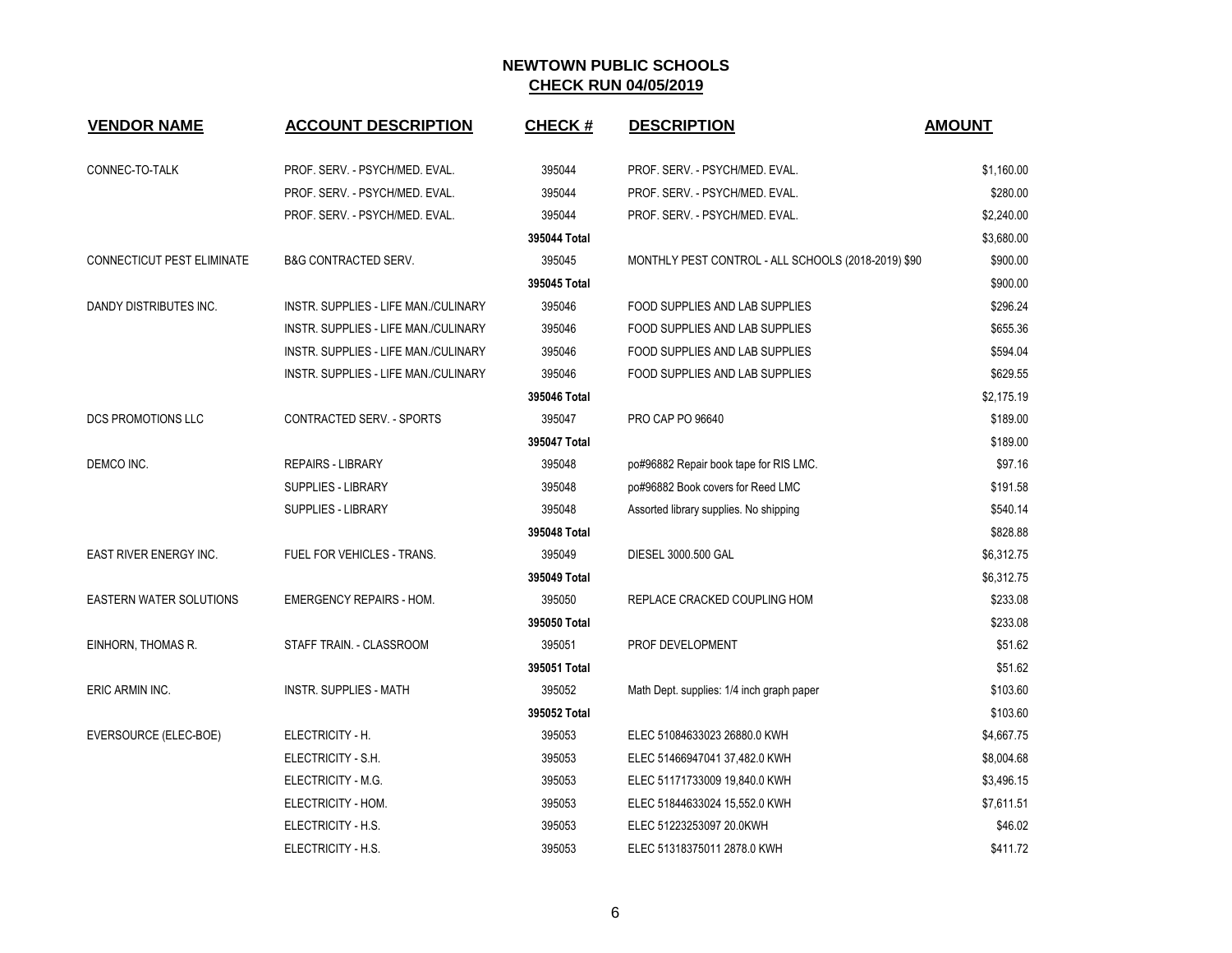| <b>VENDOR NAME</b>                  | <b>ACCOUNT DESCRIPTION</b>          | <b>CHECK#</b> | <b>DESCRIPTION</b>                                 | <b>AMOUNT</b> |
|-------------------------------------|-------------------------------------|---------------|----------------------------------------------------|---------------|
| EVERSOURCE (ELEC-BOE)               | ELECTRICITY - H.S.                  | 395053        | ELEC 51418253076 84,960.0 KWH                      | \$48,781.12   |
|                                     | ELECTRICITY - H.S.                  | 395053        | ELEC 51356633040 8.0KWH                            | \$44.80       |
|                                     |                                     | 395053 Total  |                                                    | \$73,063.75   |
| EVERSOURCE (GAS-BOE)                | PROPANE & NATURAL GAS - RIS.        | 395054        | GAS 57526160064 211.8 CCF                          | \$305.25      |
|                                     |                                     | 395054 Total  |                                                    | \$305.25      |
| FOLLETT SCHOOL SOLUTIONS            | TEXTBOOKS - CLASSROOM               | 395055        | Books and processing not to exceed \$700.00        | \$211.71      |
|                                     | INSTR. SUPPLIES - CLASSROOM         | 395055        | 1000 bar code labels                               | \$270.00      |
|                                     | INSTR. SUPPLIES - CLASSROOM         | 395055        | Shipping and handling                              | \$11.89       |
|                                     |                                     | 395055 Total  |                                                    | \$493.60      |
| FORD OF BRANFORD                    | <b>REPAIRS - TRANS.</b>             | 395056        | <b>BOE IT VAN REPAIR</b>                           | \$73.14       |
|                                     |                                     | 395056 Total  |                                                    | \$73.14       |
| GONSKI, JILL                        | INSTR. SUPPLIES - SP. ED. H.S.      | 395057        | TOOLS FOR LIVING SUPPLIES                          | \$69.90       |
|                                     |                                     | 395057 Total  |                                                    | \$69.90       |
| <b>GOPHER</b>                       | INSTR. SUPPLIES - P.E.              | 395058        | FRISBEES- BASKETBALL- FLEECE BALLS- TRAINING GOAL! | \$1,746.98    |
|                                     |                                     | 395058 Total  |                                                    | \$1,746.98    |
| <b>GRAINGER</b>                     | INSTR. SUPPLIES - TECH ED.          | 395059        | AUTO PARTS AND SUPPLIES                            | \$16.49       |
|                                     | <b>INSTR. SUPPLIES - TECH ED.</b>   | 395059        | AUTO PARTS AND SUPPLIES                            | \$528.44      |
|                                     | INSTR. SUPPLIES - TECH ED.          | 395059        | AUTO SUPPLIES AND PARTS                            | \$335.00      |
|                                     |                                     | 395059 Total  |                                                    | \$879.93      |
| <b>HAT CITY PAPER &amp; SUP</b>     | <b>B&amp;G SUPPLIES - CUSTODIAL</b> | 395060        | PAPER PRODUCTS, LYSOL, SPONGES, VACUUM BAG         | \$10,844.90   |
|                                     |                                     | 395060 Total  |                                                    | \$10,844.90   |
| <b>HEALTH &amp; SAFETY TRAINING</b> | STAFF TRAIN. - CLASSROOM            | 395061        | LIFEGUARD TRAINING SAFETY                          | \$800.00      |
|                                     |                                     | 395061 Total  |                                                    | \$800.00      |
| <b>INSTITUTE FOR WRITIN</b>         | STAFF TRAIN. - CLASSROOM            | 395062        | Why Write Conference 4/26/19                       | \$1,150.00    |
|                                     | MEMBERSHIPS - ENGLISH               | 395062        | Why write Seminar April 26 2019                    | \$200.00      |
|                                     |                                     | 395062 Total  |                                                    | \$1,350.00    |
| <b>LANGUAGE TESTING INTERNET</b>    | INSTR. SUPPLIES - WORLD LANG.       | 395063        | Language proficiency exam administration fee       | \$220.00      |
|                                     |                                     | 395063 Total  |                                                    | \$220.00      |
| LARRACUENTE, CARLA                  | STAFF TRAVEL - PUPIL SERV.          | 395064        | <b>TRAVEL (96719)</b>                              | \$10.26       |
|                                     |                                     | 395064 Total  |                                                    | \$10.26       |
| <b>M-F ATHLETIC</b>                 | <b>INSTR. SUPPLIES - SPORTS</b>     | 395065        | Javelin Poles for Girls Outdoor Track              | \$658.00      |
|                                     |                                     | 395065 Total  |                                                    | \$658.00      |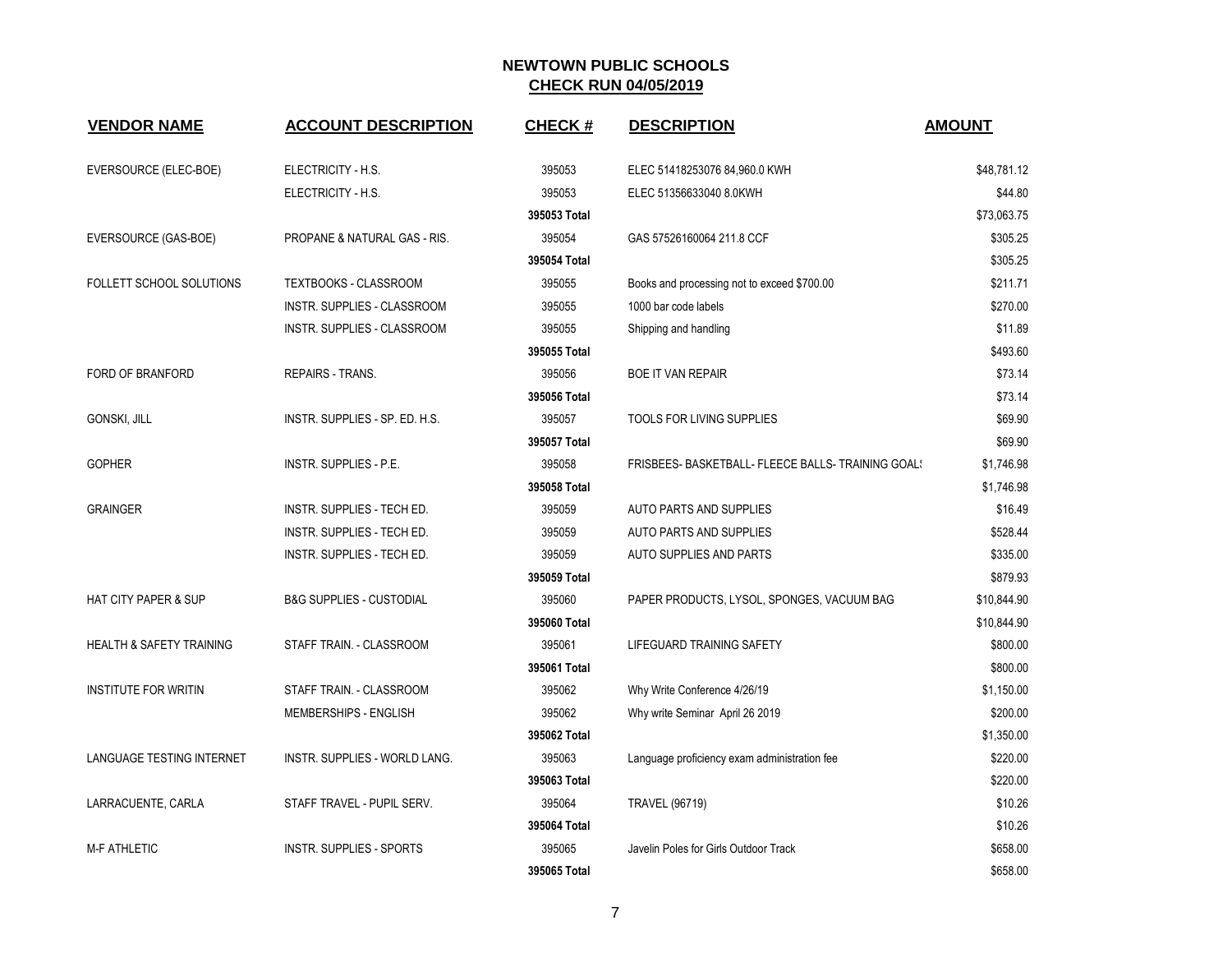| <b>VENDOR NAME</b>           | <b>ACCOUNT DESCRIPTION</b>           | <b>CHECK#</b> | <b>DESCRIPTION</b>                                      | <b>AMOUNT</b> |
|------------------------------|--------------------------------------|---------------|---------------------------------------------------------|---------------|
| MACHADO, ANA PAULA DR.       | MEDICAL ADVISOR - HEALTH ADMIN       | 395066        | MEDICAL DIRECTOR APR 2019                               | \$1,000.00    |
|                              |                                      | 395066 Total  |                                                         | \$1,000.00    |
| MARTIKAINEN, JOHN R.         | <b>B&amp;G SUPPLIES - CUSTODIAL</b>  | 395067        | SHOES (90831)                                           | \$150.00      |
|                              |                                      | 395067 Total  |                                                         | \$150.00      |
| MASON W.B. INC.              | OFF. SUPPLIES - BUS. SERV.           | 395068        | <b>SUPPLIES 2018/19</b>                                 | \$65.28       |
|                              | OFF. SUPPLIES - BUS. SERV.           | 395068        | <b>SUPPLIES 2018/19</b>                                 | \$178.59      |
|                              | INSTR. SUPPLIES - CLASSROOM          | 395068        | Copy paper and tissues for 2018-2018                    | \$815.67      |
|                              | <b>INSTR. SUPPLIES - MATH</b>        | 395068        | Math Dept. supplies: (2 dozen) Blue roller pens         | \$146.78      |
|                              | <b>INSTR. SUPPLIES - CLASSROOM</b>   | 395068        | Cartons of Copy Paper, White, 92 Brightness             | \$994.80      |
|                              | <b>INSTR. SUPPLIES - SCIENCE</b>     | 395068        | GEO26790 Trifold poster board for Health Expo           | \$58.39       |
|                              | OFF. SUPPLIES - ADMIN.               | 395068        | Supplies see attached, cups, planners, crayons, pencils | \$1,023.57    |
|                              | INSTR. SUPPLIES - SCIENCE            | 395068        | Yellow bins and avery labels                            | \$212.43      |
|                              | INSTR. SUPPLIES - CLASSROOM          | 395068        | SuperSeats Working Class Hero Task Chair                | \$59.99       |
|                              |                                      | 395068 Total  |                                                         | \$3,555.50    |
| <b>NASCO</b>                 | INSTR. SUPPLIES - HEALTH ED.         | 395069        | Class room supplies - See attached                      | \$173.54      |
|                              | INSTR. SUPPLIES - HEALTH ED.         | 395069        | Class room supplies - See attached                      | \$31.46       |
|                              |                                      | 395069 Total  |                                                         | \$205.00      |
| <b>NCS PEARSON INC.</b>      | INSTR. SUPPLIES - PSYCH.             | 395070        | BASC-2 SELF REPORT AGES 6-7 30026                       | \$48.25       |
|                              | INSTR. SUPPLIES - PSYCH.             | 395070        | BASC-2 SELF REPORT AGES 8-11 30027                      | \$96.50       |
|                              | <b>INSTR. SUPPLIES - PSYCH.</b>      | 395070        | BASC-2 SELF REPORT AGES 12-21 30028                     | \$96.50       |
|                              | <b>INSTR. SUPPLIES - PSYCH.</b>      | 395070        | <b>SHIPPING</b>                                         | \$14.48       |
|                              |                                      | 395070 Total  |                                                         | \$255.73      |
| NEWTOWN BOARD OF EDU         | MEDICAL INS. PREMIUMS                | 395071        | LONG TERM DISABILITY                                    | \$2,539.00    |
|                              | <b>ADMINISTRATION FEES</b>           | 395071        | RETIREE ADM FEE MARCH 2019                              | \$160.00      |
|                              | LIFE INSURANCE                       | 395071        | <b>AD&amp;D PREMIUM</b>                                 | \$1,183.34    |
|                              | LIFE INSURANCE                       | 395071        | LIFE PREMIUM                                            | \$5,916.69    |
|                              |                                      | 395071 Total  |                                                         | \$9,799.03    |
| <b>NEWTOWN FOOD SERVICES</b> | INSTR. SUPPLIES - CLASSROOM          | 395072        | PRINCIPAL S BREAKFAST MEETINGS                          | \$105.00      |
|                              | OFF. SUPPLIES - ADMIN.               | 395072        | For professional Development Refreshments               | \$20.00       |
|                              |                                      | 395072 Total  |                                                         | \$125.00      |
| NEWTOWN HIGH SCHOOL          | <b>VOCATIONAL PLACEMENT STIPENDS</b> | 395073        | PLEASE ISSUE CHECK FOR STUDENT STIPENDS                 | \$2,500.00    |
|                              |                                      | 395073 Total  |                                                         | \$2,500.00    |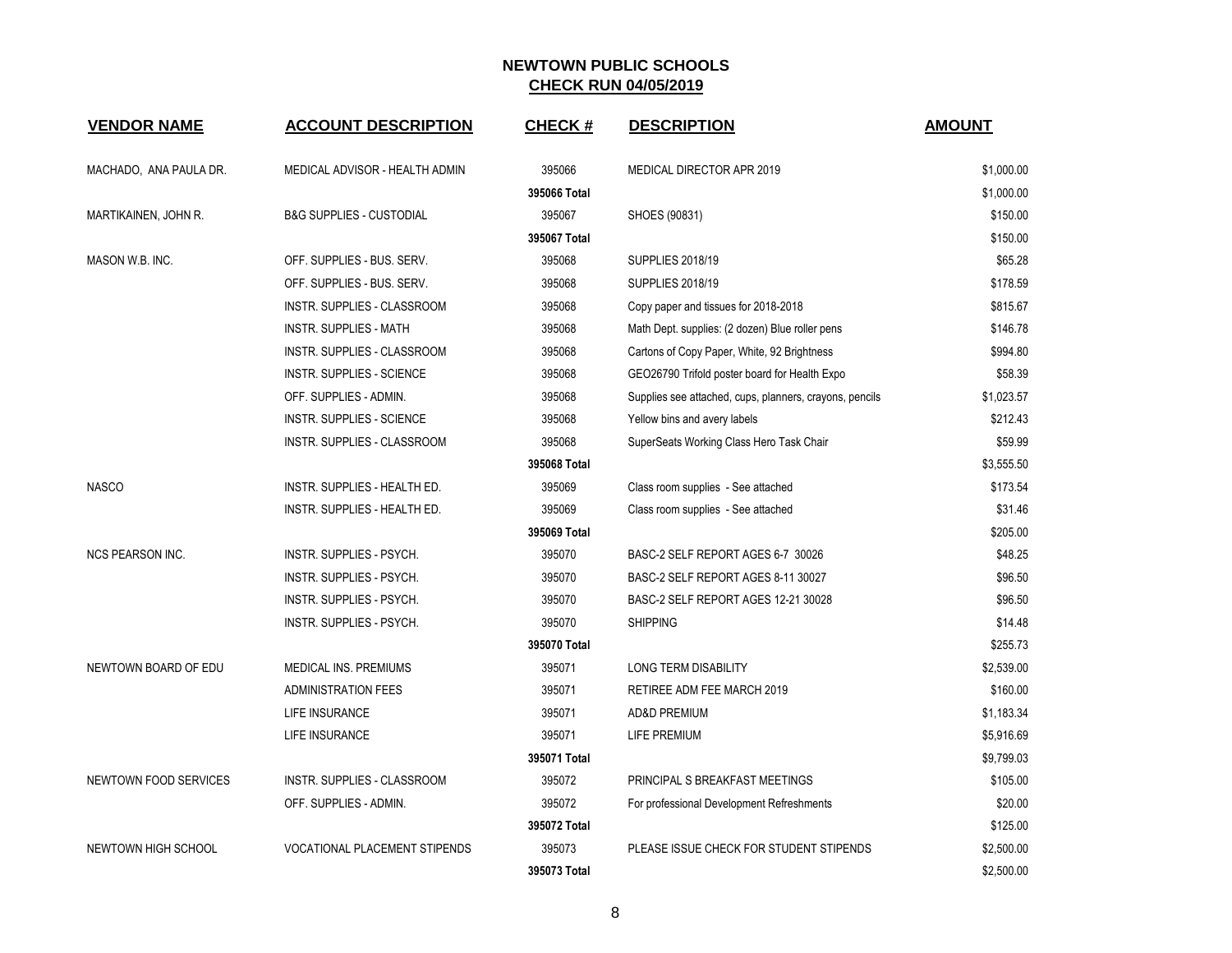| <b>VENDOR NAME</b>             | <b>ACCOUNT DESCRIPTION</b>       | <b>CHECK#</b> | <b>DESCRIPTION</b>                              | <b>AMOUNT</b> |
|--------------------------------|----------------------------------|---------------|-------------------------------------------------|---------------|
| NYA SPORTS & FITNESS CENT      | CONTRACTED SERV. - SPORTS        | 395074        | RENTAL PO 96640                                 | \$80.00       |
|                                |                                  | 395074 Total  |                                                 | \$80.00       |
| <b>ON-SITE SHREDDING</b>       | CONTRACTED SERV. - BUS. SERV.    | 395075        | SHREDDING SERV 2018/19 CO                       | \$50.00       |
|                                |                                  | 395075 Total  |                                                 | \$50.00       |
| ONYX ASSET SERVICES GROUP      | ELECTRICITY - RIS.               | 395076        | ELEC 32,238.00 KWH RIS                          | \$1,960.07    |
|                                |                                  | 395076 Total  |                                                 | \$1,960.07    |
| PAR INC.                       | INSTR. SUPPLIES - PSYCH.         | 395077        | <b>BRIEF 10978-PF</b>                           | \$68.00       |
|                                | INSTR. SUPPLIES - PSYCH.         | 395077        | <b>BRIEF 10979-PF</b>                           | \$68.00       |
| PAR INC.                       | INSTR. SUPPLIES - PSYCH.         | 395077        | BRIEF-2 10980-PF                                | \$68.00       |
|                                | INSTR. SUPPLIES - PSYCH.         | 395077        | <b>SHIPPING</b>                                 | \$20.40       |
|                                |                                  | 395077 Total  |                                                 | \$224.40      |
| PERFECTION LEARNING            | <b>TEXTBOOKS - ENGLISH</b>       | 395078        | Books for ELA Gr. 8 Including Free at Last      | \$448.60      |
|                                | TEXTBOOKS - ENGLISH              | 395078        | ship charge                                     | \$44.86       |
|                                |                                  | 395078 Total  |                                                 | \$493.46      |
| PLANK ROAD PUBLISHIN           | INSTR. SUPPLIES - CLASSROOM      | 395079        | MP-TP50 Reward belt holders for recorder karate | \$27.80       |
|                                | INSTR. SUPPLIES - CLASSROOM      | 395079        | shipping/handling                               | \$10.45       |
|                                |                                  | 395079 Total  |                                                 | \$38.25       |
| PREEN, ELLEN CHOO              | PROF. SERV. - PSYCH/MED. EVAL.   | 395080        | PROF. SERV. - PSYCH/MED. EVAL.                  | \$4,000.00    |
|                                |                                  | 395080 Total  |                                                 | \$4,000.00    |
| QUILL CORPORATION              | <b>SUPPLIES - LIBRARY</b>        | 395081        | Instructional supplies - Library                | (\$8.99)      |
|                                | <b>SUPPLIES - LIBRARY</b>        | 395081        | Instructional supplies - Library                | \$8.99        |
|                                | <b>SUPPLIES - LIBRARY</b>        | 395081        | Instructional supplies                          | \$161.28      |
|                                |                                  | 395081 Total  |                                                 | \$161.28      |
| <b>RAISING BUTTERFLIES LLC</b> | <b>INSTR. SUPPLIES - SCIENCE</b> | 395082        | Black Popup 18W18L30H Cage without Vinyl Window | \$294.00      |
|                                |                                  | 395082 Total  |                                                 | \$294.00      |
| RENAISSANCE LEARNING           | CONTRACTED SERV. - READING       | 395083        | Additional students - Renaissance Star Reading  | \$60.00       |
|                                | INSTR. SUPPLIES - GUIDANCE       | 395083        | for AR Subscription Add-On for 5 students       | \$14.50       |
|                                |                                  | 395083 Total  |                                                 | \$74.50       |
| <b>SCANTRON CORPORATION</b>    | INSTR. SUPPLIES - WORLD LANG.    | 395084        | Scantron 19641 Answer Sheet B (500/pkg).        | \$207.80      |
|                                | INSTR. SUPPLIES - WORLD LANG.    | 395084        | Scantron 72511 Answer Sheet I (500/pkg).        | \$28.00       |